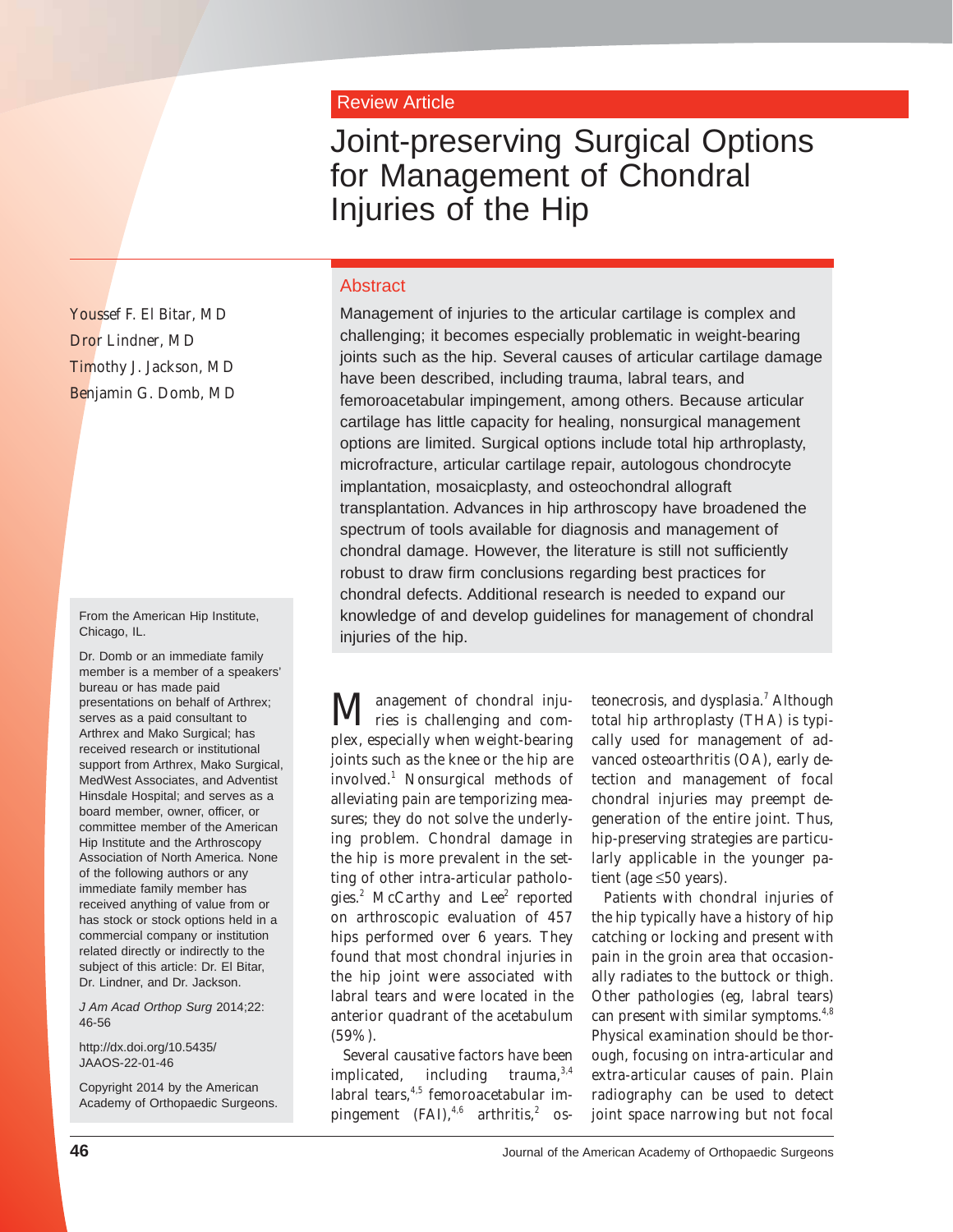| Table 1                                                                                                                                                        |                |                                                                                                                      |  |  |  |  |
|----------------------------------------------------------------------------------------------------------------------------------------------------------------|----------------|----------------------------------------------------------------------------------------------------------------------|--|--|--|--|
| <b>Radiographic Classifications for Hip Osteoarthritis</b>                                                                                                     |                |                                                                                                                      |  |  |  |  |
| <b>Classification</b>                                                                                                                                          | Grade          | <b>Description</b>                                                                                                   |  |  |  |  |
| Tönnis                                                                                                                                                         | 0              | No signs of OA                                                                                                       |  |  |  |  |
|                                                                                                                                                                | 1              | Mild OA: Increased sclerosis, minimal JS narrowing,<br>no or minimal loss of head sphericity                         |  |  |  |  |
|                                                                                                                                                                | $\mathfrak{p}$ | Moderate OA: Small cysts, moderate JS narrowing,<br>moderate loss of head sphericity                                 |  |  |  |  |
|                                                                                                                                                                | 3              | Severe OA: Large cysts, severe JS narrowing, se-<br>vere deformity of the head                                       |  |  |  |  |
| Kellgren-Lawrence                                                                                                                                              | $\Omega$       | No signs of OA                                                                                                       |  |  |  |  |
|                                                                                                                                                                | 1              | Doubtful JS narrowing, possible osteophyte forma-<br>tion                                                            |  |  |  |  |
|                                                                                                                                                                | 2              | Possible JS narrowing, definite osteophytes                                                                          |  |  |  |  |
|                                                                                                                                                                | 3              | Definite JS narrowing, moderate multiple osteo-<br>phytes, some sclerosis, and possible deformity of<br>bone contour |  |  |  |  |
|                                                                                                                                                                | 4              | Marked JS narrowing, large osteophytes, severe<br>sclerosis, and definite deformity of bone contour                  |  |  |  |  |
| $\mathcal{L} = \mathcal{L} \times \mathcal{L}$ and $\mathcal{L} = \mathcal{L} \times \mathcal{L}$ and $\mathcal{L} = \mathcal{L} \times \mathcal{L}$<br>$\sim$ |                |                                                                                                                      |  |  |  |  |

 $JS = joint space$ ,  $OA = osteoarthritis$ 

#### **Table 2**

| <b>Classification</b><br>Grade<br><b>Description</b> |                |                                                                                                              |  |  |  |  |
|------------------------------------------------------|----------------|--------------------------------------------------------------------------------------------------------------|--|--|--|--|
|                                                      |                |                                                                                                              |  |  |  |  |
| Outerbridge                                          | $\Omega$       | Macroscopically normal cartilage                                                                             |  |  |  |  |
|                                                      | 1              | Cartilage softening and swelling                                                                             |  |  |  |  |
|                                                      | $\overline{2}$ | Fragmentation and fissuring involving area <1.5 cm in<br>diameter                                            |  |  |  |  |
|                                                      | 3              | Fragmentation and fissuring involving area >1.5 cm in<br>diameter                                            |  |  |  |  |
|                                                      | $\overline{4}$ | Loss of cartilage and exposed subchondral bone                                                               |  |  |  |  |
| <b>Beck</b>                                          | $\overline{0}$ | Macroscopically normal cartilage                                                                             |  |  |  |  |
|                                                      | 1              | Malacia: Roughening of surface, fibrillation                                                                 |  |  |  |  |
|                                                      | $\overline{2}$ | Pitting malacia: Roughening, partially thinning and<br>full-thickness defects or deep fissuring to bone      |  |  |  |  |
|                                                      | 3              | Debonding: Loss of fixation to subchondral bone,<br>macroscopically sound cartilage (carpet phenome-<br>non) |  |  |  |  |
|                                                      | $\overline{4}$ | Cleavage: Loss of fixation to subchondral bone,<br>frayed edges, thinning of cartilage                       |  |  |  |  |
|                                                      | 5              | Defect: Full-thickness defect                                                                                |  |  |  |  |
| AI AD                                                | $\overline{0}$ | Macroscopically normal cartilage                                                                             |  |  |  |  |
|                                                      | 1              | Cartilage softening                                                                                          |  |  |  |  |
|                                                      | $\overline{2}$ | Early peel back of cartilage                                                                                 |  |  |  |  |
|                                                      | 3              | Large flap of cartilage or delamination                                                                      |  |  |  |  |
|                                                      | $\overline{4}$ | Complete loss of cartilage and exposed subchondral<br>bone                                                   |  |  |  |  |

chondral defects. MRI offers improved visualization of soft tissues about the hip. $4,8$  However, it is suboptimal for visualization of labral or chondral injuries. MRI arthrography has improved the detection rate of acetabular labral tears and chondral defects at the expense of a higher rate of false-negative results.<sup>4,8</sup>

Several radiographic classification systems for OA of the hip have been described. The most widely used are the Tönnis<sup>9</sup> and Kellgren-Lawrence<sup>10</sup> (Table 1). Classification systems also have been developed to grade the intraoperative extent of articular cartilage damage. The Outerbridge,  $Beck<sup>11</sup>$  and Acetabular Labrum Articular  $Disruption^{12}$  classifications can be used to guide management (Table 2).

In addition to hip arthroplasty, management options for injury to the articular cartilage include microfracture,<sup>3,13-17</sup> articular cartilage repair, $1,18,19$  autologous chondrocyte implantation  $(ACI)$ ,  $^{20,21}$  mosaicplasty22-25 and osteochondral allograft transplantation (OAT).<sup>26-28</sup> The use of these modalities in the knee has been well described, with favorable outcomes reported. However, much less evidence exists regarding the effectiveness of these techniques for chondral injuries of the hip.

# **Management**

# **Microfracture**

Management of chondral defects of the knee with microfracture is well established, and favorable outcomes have been reported. $29-31$  Data on the efficacy of this modality for chondral defects of the hip remain limited. Indications for microfracture in the hip (eg, minimal OA, a focal, contained lesion measuring  $\langle 4 \text{ cm}^2 \text{ in size} \rangle$ have been extrapolated from literature on the knee.<sup>3,16,29-31</sup>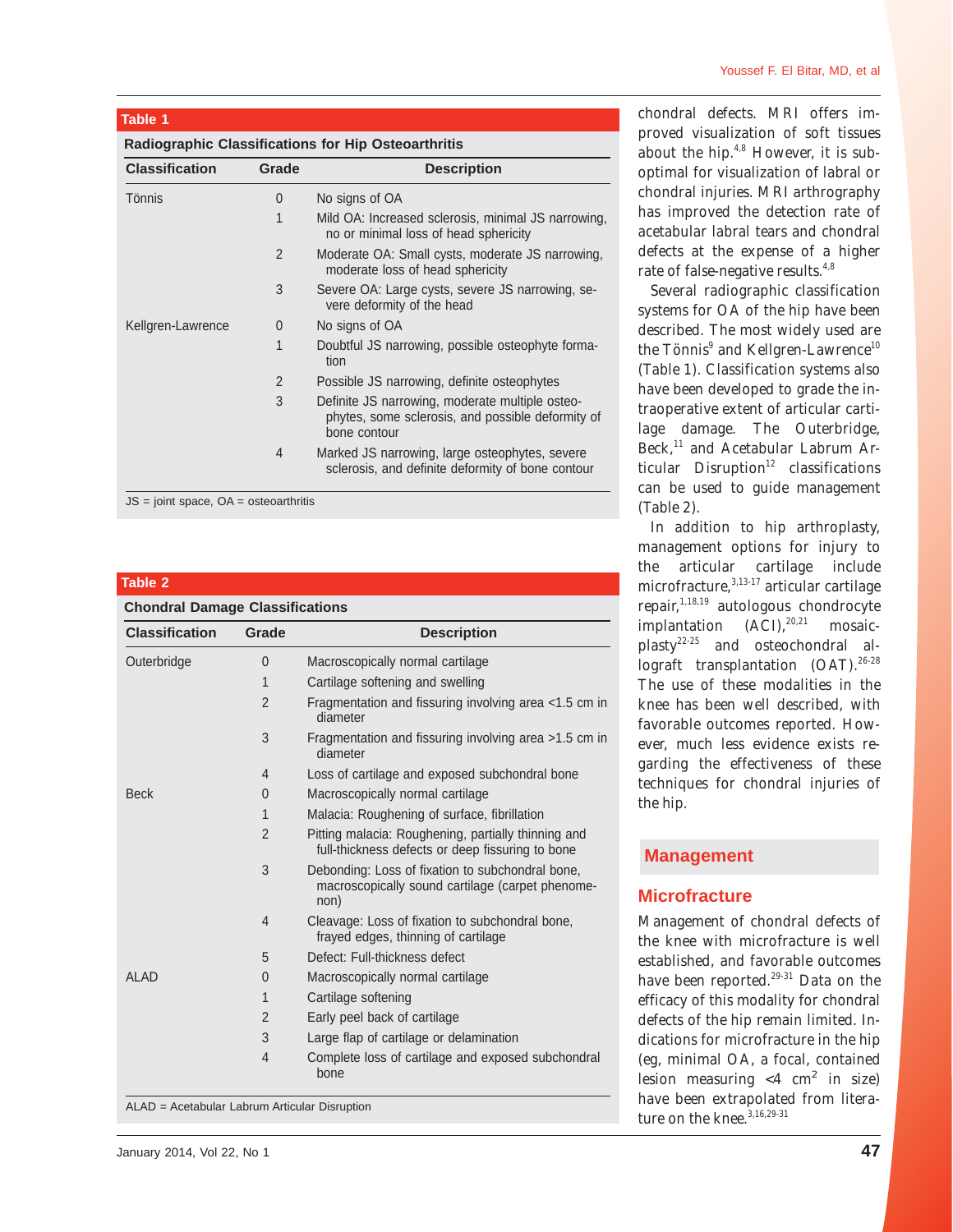А





The procedure begins with débridement of the cartilage lesion. The friable parts are resected using a shaver, and the bed and edges are freshened using ringed curets to create a well-contained lesion with a perpendicular edge of healthy, wellattached cartilage. An awl is then used to create several 3- to 4-mm deep perpendicular holes in the subchondral bone until bleeding is visualized. The holes should be spaced 3 to 4 mm apart to preserve a subchondral bone bridge between the holes. The goal is to bring marrow cells and growth factors from the underlying bone marrow into the chondral defect area (Figure 1). The pluripotent marrow cells that emerge from these holes can form new fibrocartilage to fill the defect (Figure 2).

Karthikeyan et al $16$  reported on a series of 20 patients with FAI and acetabular chondral defects who underwent hip arthroscopy and microfracture followed by a second-look arthroscopy. None of the patients had diffuse OA. The average size of the defect was 1.54 cm<sup>2</sup>. The mean

# time interval between the primary and second-look surgeries was 17  $\pm$ 11 months. The mean percent fill at second-look arthroscopy was 93% ± 17%, with good-quality cartilage macroscopically. The Nonarthritic Hip Score was 55 points before the initial procedure and 54 points before second-look arthroscopy. After the second arthroscopy, the score improved to 78 points at a mean follow-up of 21 months. $16$  Byrd and Jones<sup>17</sup> reported on arthroscopic management of cam-type FAI in 207 hips. Microfracture was performed in 58 hips with a grade 4 chondral defect, an intact subchondral plate, and healthy surrounding cartilage. The modified Harris hip score

atively to 85 at 2-year follow-up. Philippon et  $al^3$  reported on a series of nine patients who underwent revision hip arthroscopy for a variety of reasons after prior microfracture for acetabular chondral defects.<sup>3</sup> The mean-percent fill was 91%, with good-quality cartilage. However, no outcome measures were reported.

(MHHS) improved from 65 preoper-

Haviv et  $al<sup>13</sup>$  reported on results of arthroscopic femoral osteoplasty performed in patients with cam lesions and isolated acetabular chondral injuries. Twenty-nine of 135 patients with grade 2 or 3 chondral lesions underwent microfracture when the lesion was  $<$ 3 cm<sup>2</sup> in size, and the remaining patients underwent chondroplasty. The Nonarthritic Hip Score results were substantially higher in patients treated with microfracture than in those treated with chondroplasty.13 However, the authors did not report the average size of the defect in patients who underwent chondroplasty. In a study of nine patients with hip OA, Byrd and Jones $14$  reported that the possible cause was an inverted labrum. All nine patients had grade 4 acetabular chondral lesions. Three patients had well-circumscribed lesions and underwent microfracture. At 2-year follow-up, those three patients were the only ones who returned to a sporting level of activity.<sup>14</sup>

Microfracture seems to be a simple and effective modality for manage-



Intraoperative arthroscopic images demonstrating a full-thickness chondral lesion of the acetabulum treated with microfracture. The surface of the acetabulum before (**A**) and after (**B**) bleeding at the sites of microfracture (arrows). Holes were created in the subchondral bone layer using a microfracture awl.  $A =$  acetabulum,  $F =$  femoral head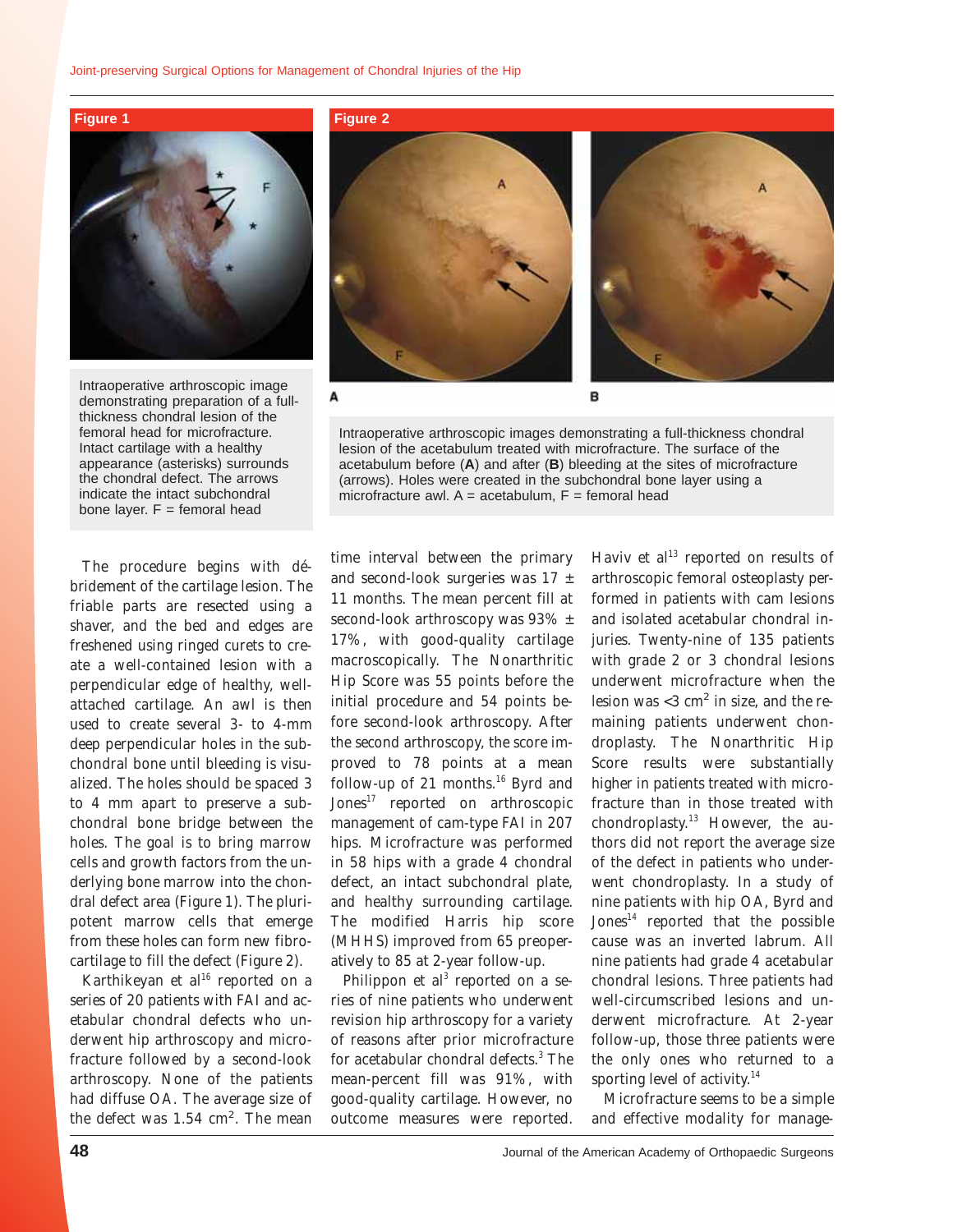| <b>Factor</b>                            | <b>Technique</b>      |                              |                            |                                                              |                              |                                     |  |  |
|------------------------------------------|-----------------------|------------------------------|----------------------------|--------------------------------------------------------------|------------------------------|-------------------------------------|--|--|
|                                          | <b>Microfracture</b>  | <b>ACI</b>                   | <b>MACI</b>                | Repair                                                       | <b>Mosaicplasty</b>          | <b>OAT</b>                          |  |  |
| <b>Technical difficulty</b>              | Minimal               | Moderate                     | Moderate                   | <b>Minimal</b>                                               | Significant                  | Significant                         |  |  |
| Acetabular lesion<br>size                | $<$ 6 cm <sup>2</sup> | $2 - 8$ cm <sup>2</sup>      | $2 - 8$ cm <sup>2</sup>    | $<$ 2 cm <sup>2</sup>                                        | Investigational              | Investigational                     |  |  |
| Femoral lesion<br>size                   | $<$ 2 cm <sup>2</sup> | $2 - 8$ cm <sup>2</sup>      | $2 - 8$ cm <sup>2</sup>    | N/A                                                          | $<$ 2 cm <sup>2</sup>        | $2 - 8$ cm <sup>2</sup>             |  |  |
| Type of defect                           | <b>Full-thickness</b> | <b>Full-thickness</b>        | <b>Full-thickness</b>      | Delaminated<br>cartilage                                     | <b>Full-thickness</b>        | <b>Full-thickness</b>               |  |  |
| Subchondral layer                        | Intact                | Intact                       | Intact                     | Intact                                                       | Intact or<br>breached        | Intact or breached                  |  |  |
| Number of<br>surgeries                   | 1                     | $\overline{2}$               | $\overline{2}$             | 1                                                            | 1                            | 1                                   |  |  |
| Surgical approach                        | Arthroscopy           | Open surgical<br>dislocation | Arthroscopy                | Arthroscopy                                                  | Open surgical<br>dislocation | Open surgical<br>dislocation        |  |  |
| Donor site<br>morbidity                  | None                  | <b>Minimal</b>               | Minimal                    | <b>None</b>                                                  | Moderate                     | None                                |  |  |
| Repair tissue                            | Fibrocartilage        | Hyaline/<br>fibrocartilage   | Hyaline/<br>fibrocartilage | Hyaline cartilage                                            |                              | Hyaline cartilage Hyaline cartilage |  |  |
| Risk of disease<br>transmission          | None                  | None                         | None                       | None                                                         | <b>None</b>                  | Minimal                             |  |  |
| Graft viability                          | N/A                   | Minimal                      | Minimal                    | N/A                                                          | Significant                  | Moderate                            |  |  |
| Cost                                     | Minimal               | Moderate                     | Significant                | Minimal                                                      | Minimal                      | Significant                         |  |  |
| Available in the<br><b>United States</b> | Yes                   | Yes                          | <b>No</b>                  | Yes (but fibrin<br>glue not<br>approved for<br>this purpose) | Yes                          | Yes                                 |  |  |

ACI = autologous chondrocyte implantation, MACI = matrix-assisted autologous chondrocyte implantation, N/A = not applicable, OAT = osteochondral allograft transplantation

ment of chondral defects that involve the hip in patients with little or no evidence of arthritis.<sup>13,16</sup> However, clinical results of microfracture in the setting of advanced arthritis are less encouraging.15 Horisberger et al $^{32}$  reported on 20 patients with FAI who underwent hip arthroscopy. All patients had Outerbridge grade 3 or 4 lesions of the acetabulum. Three patients had Outerbridge grade 4 lesions of the femoral head. At an average follow-up of 3 years, 50% of the patients had undergone or were scheduled for THA. The authors concluded that hip arthroscopy for FAI is contraindicated in patients with Tönnis grade 3 OA.<sup>32</sup>

Microfracture is cost effective and relatively easy to perform, with the entire surface of the acetabulum and femoral head accessible (Table 3). Clinical outcomes of microfracture in the hip have been favorable in the absence of OA, with no significant complications reported.<sup>3,13,14,16,17</sup> However, sample sizes were small, and none of these studies compared the outcomes of patients treated with microfracture with those of a control group.<sup>3,13,14,16,17,32</sup> Long-term outcome studies are needed to better judge the effectiveness of microfracture for management of chondral injuries of the hip.

# **Autologous Chondrocyte Implantation**

Similar to those of microfracture, favorable outcomes have been reported with ACI for chondral lesions in the knee.<sup>31,33</sup> Indications for ACI in the knee (ie, solitary chondral lesions and no signs of OA) have been applied to the hip. The defects should be full thickness and well contained, with intact subchondral bone. Lesions typically range in size from 3 to 10 cm2 . 31,33-36

The procedure is performed in a staged manner. During the first stage, chondrocytes are harvested from one of the patient's joints and then sent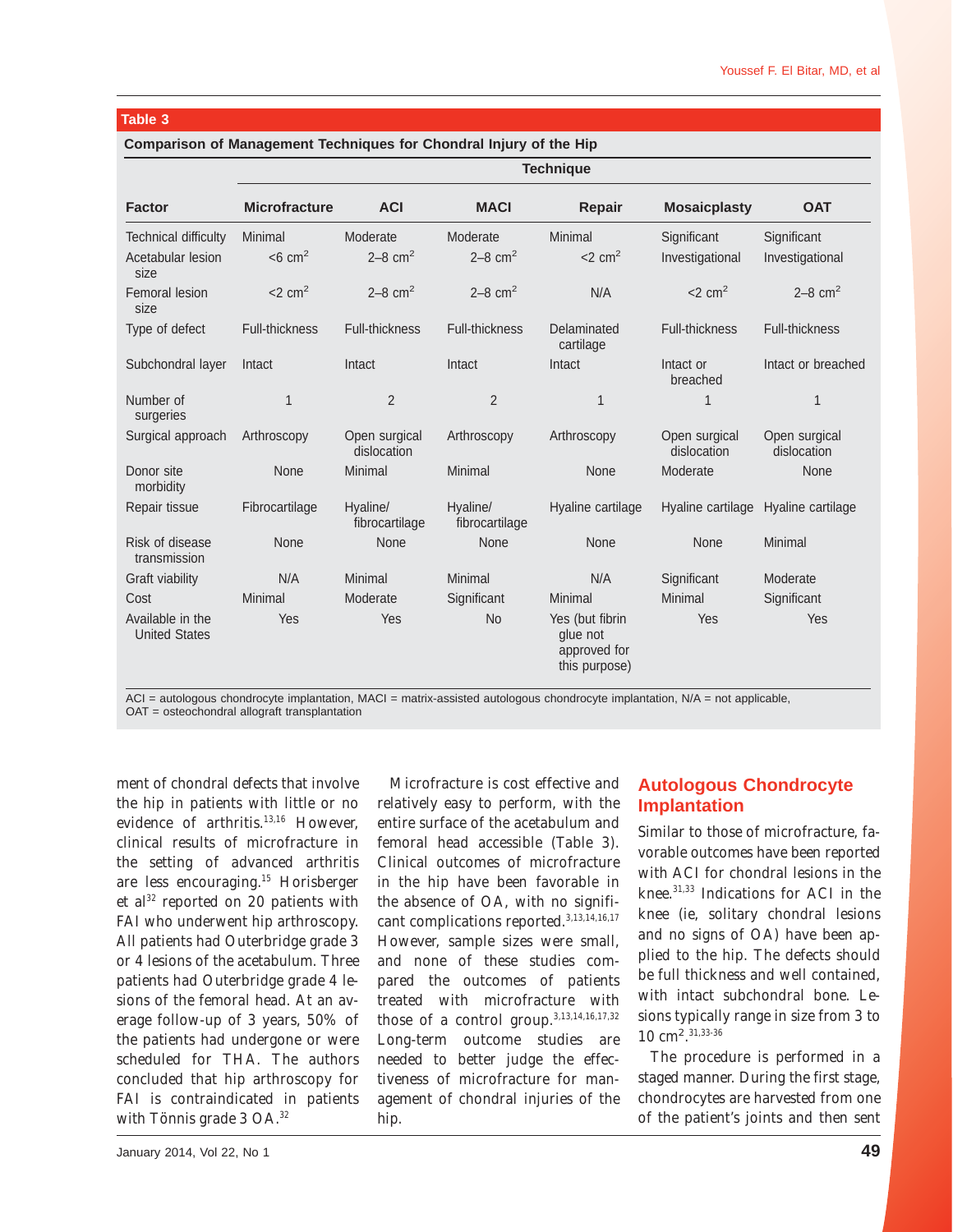

Illustrations demonstrating autologous chondrocyte implantation. **A,** A chondral defect (arrow) is shown on the femoral head. **B,** Chondrocytes are harvested from the lateral aspect of the femoral trochlea. **C,** The harvested chondrocytes are cultivated to increase their numbers. **D,** Autologous chondrocytes are implanted under the patch that covers the chondral defect.

to specialized facilities for cultivation. The second stage is the implantation of cultivated chondrocytes into the defect. Earlier ACI techniques in the knee used a patch (periosteal or synthetic) to cover the defect, which acted as a seal, allowing containment of chondrocytes within the targeted defect area.<sup>31,33,35,36</sup> The solution containing the cultivated chondrocytes was then injected into the defect under the patch (Figure 3). Matrix-assisted ACI (MACI) is a newer technique that is based on the use of biodegradable scaffolds for chondrocyte delivery, which eliminates the need for patches and injectable solutions.  $21,34-36$  This procedure has been performed in the knee using both open and arthroscopic techniques.<sup>34-36</sup>

Fontana et  $al^{21}$  compared the effectiveness of simple débridement versus MACI for management of hip chondral defects in 30 patients with Outerbridge grade 3 or 4 lesions. The area of involvement was  $>2$  cm<sup>2</sup> in size and all patients had radiographic evidence of Tönnis grade 2 OA. Both stages of the MACI procedure were performed arthroscopically. In both treatment groups, the mean size of the defect was 2.6 cm<sup>2</sup> and the mean follow-up was approximately 74 months. The preoperative Harris hip score (HHS) was comparable in both groups, with 48.3 in the MACI group and 46 in the débridement group  $(P = 0.428)$ . The authors reported better clinical outcomes with MACI than with simple chondroplasty, with an average HHS of 87.4 in the MACI group and an average score of 56.3 in the débridement group  $(P < 0.05)$  at final follow-up.

Akimau et  $al^{20}$  reported on a case of ACI in a young patient with osteonecrosis of the femoral head following a traumatic fracturedislocation of the hip that was initially treated with open reduction and internal fixation. Chondrocytes were harvested arthroscopically from the ipsilateral knee. The hip was dislocated and the defects of the femoral head were filled with bone graft from the trochanter. The entire femoral head was covered with a synthetic collagen patch under which chondrocytes were injected. The HHS was 52 preoperatively and improved to 76 at final follow-up. Second-look arthroscopy with biopsy showed 2-mm thick fibrocartilage. Follow-up CT revealed evidence of cystic and sclerotic changes to the femoral head and joint space narrowing.<sup>20</sup>

ACI or MACI of the hip is challenging because the joint is deep, with surrounding bulky muscles, and certain areas are difficult to access. The first step of this complex surgery, harvesting of chondrocytes, carries the risk of infection and other potential comorbidities to the donor site. In addition, the second stage of ACI surgery can be performed only via surgical dislocation, which carries the risk of development of osteonecrosis in the femoral head. $21$  In contrast to ACI, MACI can be performed arthroscopically, obviating the need for open surgical dislocation. MACI is currently used in Europe but is still not approved for use in the United States (Table 3).

## **Articular Cartilage Repair**

Delaminated articular cartilage is a full-thickness separation of the artic-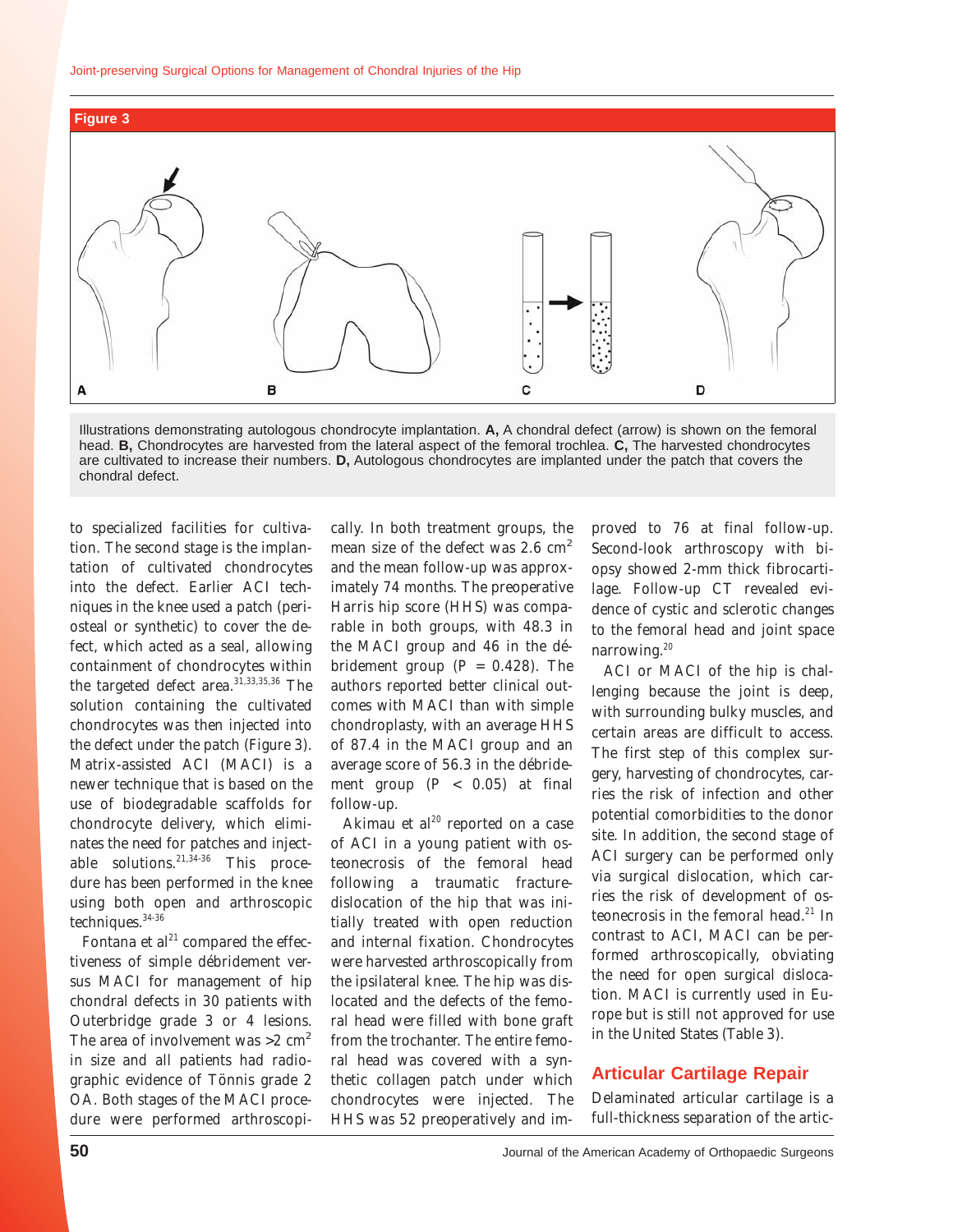

Intraoperative arthroscopic images demonstrating management of a delaminated cartilage lesion of the acetabulum with the suture repair technique. **A,** The lesion (asterisk) is visible on the acetabulum (A). A tear (arrow) of the labrum (L) can be seen, as well. **B,** Part of the acetabular rim (asterisk) is trimmed for the repair of the labrum and delaminated cartilage lesion. A microfracture awl is used to create a hole (black arrow) in the subchondral bone. The labrum (arrowhead) is detached from the acetabular rim to perform the repair. The undersurface of the delaminated area of cartilage is visible (red arrow). **C,** Completed suture repair of the labral tear (arrows) and delaminated cartilage (asterisk).  $F =$  femoral head

ular cartilage from the underlying subchondral bone. The delaminated cartilage may break off and become a loose body in the joint, leaving behind a substantial defect.<sup>1</sup> In the hip, delamination injuries are commonly associated with FAI as well as anterior superior labral tears.<sup>6</sup> Managing such injuries can be a challenge. The delaminated cartilage can be resected, resulting in exposure of the underlying subchondral bone. This exposed surface can then be managed using microfracture, as long as the lesion is  $<$ 3 cm<sup>2</sup>.<sup>1</sup> If the delaminated cartilage lesion is  $>3$  cm<sup>2</sup>, management of the defect after débridement becomes more complex. A cartilage flap that appears to be healthy macroscopically may be salvageable; some authors have attempted repair of unstable healthylooking delaminated cartilage with sutures<sup>1</sup> or fibrin adhesive<sup>18,19</sup> (Figure 4).

Sekiya et al<sup>1</sup> reported on a case of chondral delamination in a 17-yearold male athlete with FAI, an anterosuperior labral tear, and an adjacent

area of delaminated acetabular articular cartilage that measured  $1 \text{ cm}^2$ . This area was found to be unstable but looked healthy enough for salvage. Microfracture was performed under the flap, and the flap was sutured with absorbable polydioxanone monofilament. At 2-year followup, the patient reported feeling 95% normal, scoring 96 points on the MHHS scale, 93 points on the Hip Outcome Score Activities of Daily Living subscale, and 81 points on the Hip Outcome Score Sports subscale.<sup>1</sup>

In a study of 19 patients with chondral delamination injuries of acetabular cartilage, Tzaveas and Villar<sup>19</sup> managed chondral delamination lesions of the hip arthoscopically with fibrin adhesive. Nineteen patients underwent hip arthroscopy for labral tears (15 cases) and cam-type impingement (18 cases). The overall cartilage structure was intact in all patients. The authors performed microfracture of the underlying subchondral bone and then injected fibrin adhesive under the flap, pressing down until the adhesive had set. Five patients underwent revision hip arthroscopy for multiple reasons, and the repaired chondral lesion was found to be stable in all patients. At 1-year follow-up, the mean MHHS improved from 53.3 to 80.3, and the mean pain score improved from 15.7 to  $28.9.^{19}$ 

In the largest study on articular cartilage repair of the hip, Stafford et al<sup>18</sup> used fibrin adhesive to treat 43 patients with delaminated articular cartilage. The average follow-up was 28 months. The authors reported significant improvement in the MHHS pain subscale, with an average score of 21.8 preoperatively and an average score of 35.8 postoperatively  $(P < 0.0001)$ . The MHHS function subscale also improved significantly, from an average of 40.0 preoperatively to an average of 43.6 postoperatively  $(P = 0.0006)$ .

Articular cartilage repair is appropriate only for small lesions of delaminated cartilage. Limited evidence exists to support the use of this technique in the hip despite the relatively favorable outcomes reported. $1,18,19$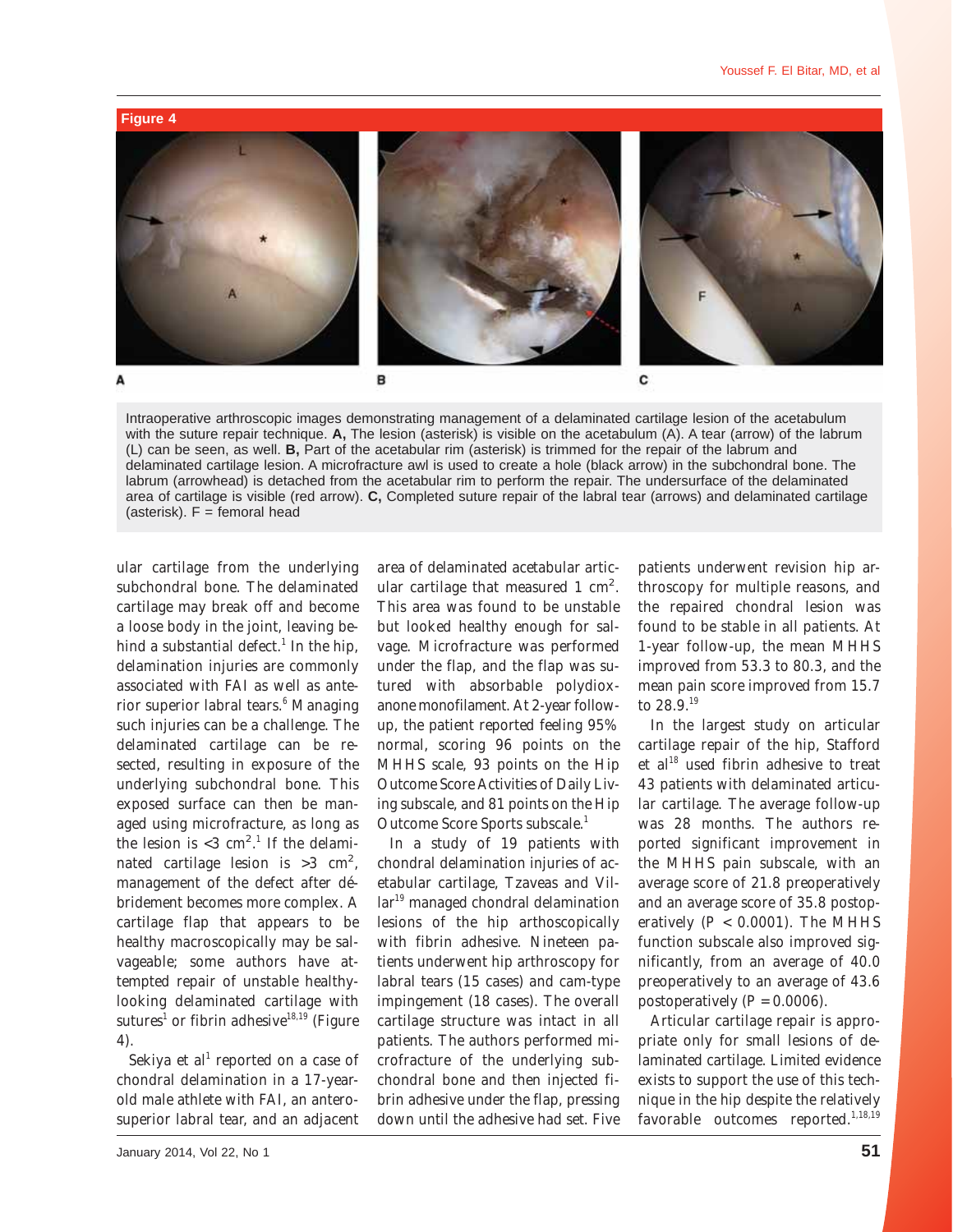

Illustrations demonstrating mosaicplasty. **A,** A chondral defect (arrow) is shown on the femoral head. **B,** Osteochondral autograft is harvested from the lateral aspect of the femoral trochlea. **C,** The defect (arrow) is filled with the harvested osteochondral autograft.

The fibrin adhesive used in this technique is available only in Europe and is not approved for use in the United States<sup>18,19</sup> (Table 3). The suture repair technique described by Sekiya et  $al<sup>1</sup>$ is limited to a single case report.

#### **Mosaicplasty**

Mosaicplasty (autologous osteochondral graft transplantation) involves the use of autologous osteochondral cylindrical grafts to fill chondral or osteochondral defects in an affected joint. The procedure has been performed in the knee, with favorable clinical outcomes reported.30,37 Indications for this procedure in the knee include patient age <45 years, no signs of OA, and a focal, full-thickness lesion that is contained and  $<$ 3 cm<sup>2</sup> in size.<sup>30,37</sup>

The first step in mosaicplasty is measurement and preparation of the defect area. The friable edges of the lesion are débrided to obtain stable, healthy cartilage edges. The number of drill holes created in the lesion depends on its size. The holes penetrate subchondral bone, leaving a stable subchondral bone bridge between them. Osteochondral graft is then harvested from the lateral trochlea

and implanted into the previously created holes (Figure 5). This technique has been used in the hip for management of lesions that affect the femoral head.22-25 Osteochondral grafts are harvested from the  $knee^{24,25}$  or from the inferolateral aspect of the femoral head in the involved hip. $22,23,25$ 

Hip mosaicplasty involves open surgical dislocation for management of femoral head lesions.22-25 Girard et  $al^{23}$  used this procedure to treat femoral head defects in 10 patients (average age, 18 years) with a variety of congenital hip diseases. Average lesion size was  $4.8 \text{ cm}^2$  and the average follow-up was 29.2 months. The Merle d'Aubigné and Postel score improved from an average of 10.5 preoperatively to an average of 15.5 postoperatively. The HHS also improved from 52.8 preoperatively to 79.5 postoperatively. At 6 months postoperatively, CT arthrograms showed excellent graft incorporation with intact cartilage in all patients. At final follow-up, none of the patients required THA.

Hart et al $^{24}$  reported on a case in which mosaicplasty of the femoral head was performed following failure of open reduction and internal fixation for an acetabular fracture associated with posterior hip dislocation. The HHS score improved from 69 to 100 postoperatively, and the patient had full hip range of motion with no pain.<sup>24</sup> Sotereanos et al<sup>22</sup> described the use of mosaicplasty in a young patient with osteonecrosis of the femoral head that affected both hips, which were previously treated with free fibular grafts. The patient was scheduled for THA secondary to continued pain in both hips. At the time of surgery, the femoral head cartilage was found to be in good condition except for one welldefined area of cartilage softening. Mosaicplasty was performed in an attempt to salvage the hip, using grafts from the inferolateral aspect of the femoral head. The pain score decreased from 90 to  $9.22$ 

Nam et  $al^{25}$  reported on two cases of osteochondral injuries to the femoral head that were treated acutely with mosaicplasty. One patient sustained posterior hip dislocation with an associated cartilage defect on the femoral head. The other patient sustained posterior hip dislocation with associated femoral head fracture and a full-thickness chondral defect. The fracture was treated with screw fixation, and the chondral defect of the femoral head was treated with mosaicplasty. MRI showed graft incorporation in both patients, and they returned to their baseline activity level.<sup>25</sup>

Mosaicplasty seems to be a good option for management of osteochondral lesions of the femoral head. Advantages include elimination of the need for a second procedure (as in ACI), replacement of chondral lesions with grafts containing hyaline cartilage, which has mechanical properties superior to those of fibrocartilage, and immediate or nearimmediate weight bearing after surgery (Table 3). However, the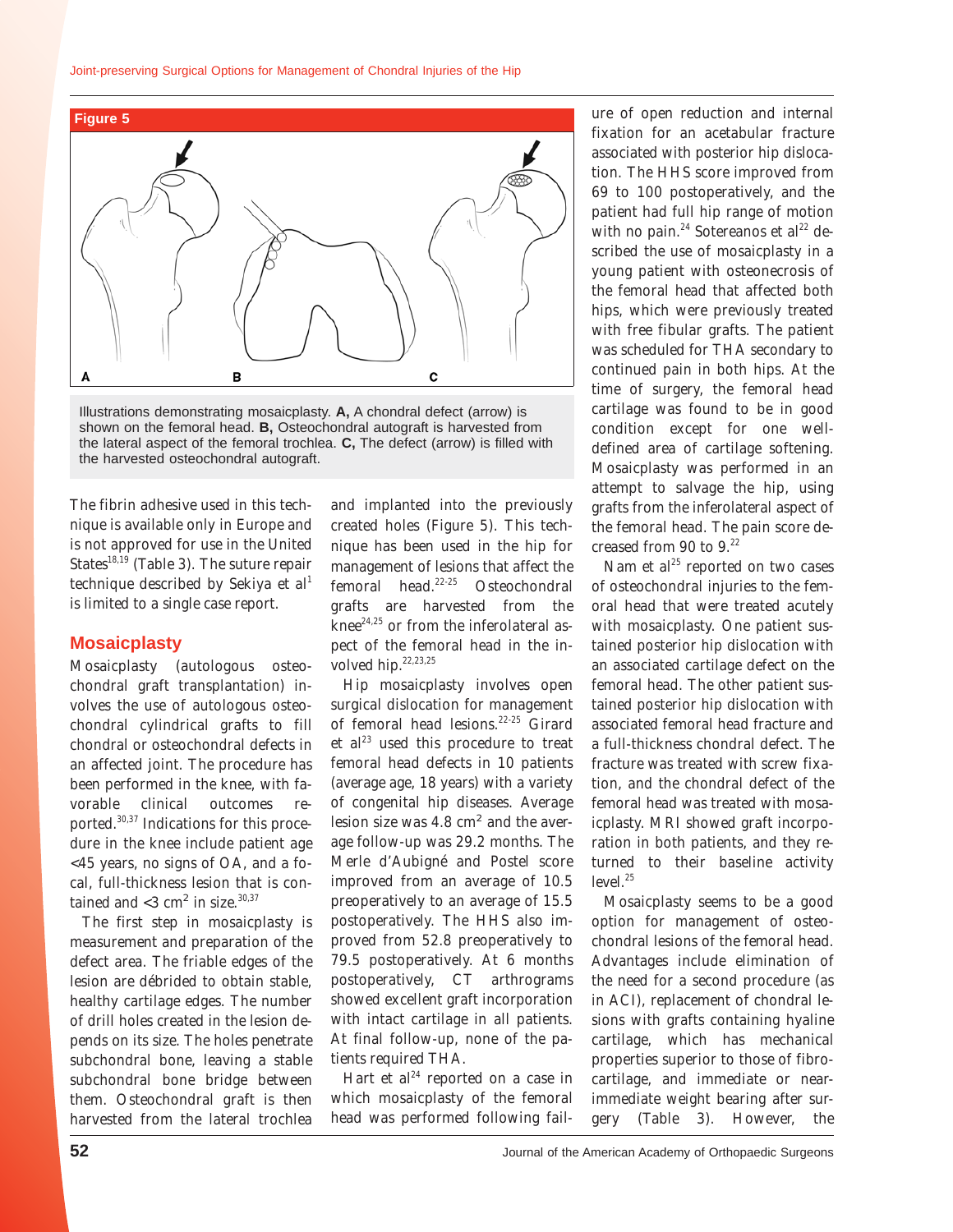

Illustrations demonstrating osteochondral allograft transplantation. **A,** A chondral defect (arrow) is shown on the femoral head. **B,** The osteochondral allograft is harvested from a donor femoral head using a harvesting cylinder. **C,** The defect (arrow) is filled with the harvested osteochondral allograft.

procedure is performed via open dislocation of the hip, which adds further risk of osteonecrosis in the already compromised joint. Donor site morbidity is also an issue, especially when the grafts are harvested from a normal joint.

#### **Osteochondral Allograft Transplantation**

OAT is another option for management of osteochondral defects of the hip. Similar to the previously described techniques, indications for OAT in the hip are extrapolated from those for OAT in the knee. Patients are typically aged ≤50 years and have no evidence of OA.38 This technique is appropriate to use when the defect is large (ie,  $>2.5$  cm<sup>2</sup>) or in the setting of substantial loss of subchondral bone.27,38 Preparation of the lesion starts with débridement of the friable edges to obtain healthy, stable cartilage. The lesion is then drilled to accept the allograft. The size of the drilled hole is measured, and an allograft of similar dimensions is harvested from a cadaver donor. The allograft is then inserted in a press-fit manner into its recipient location (Figure 6).

In 1985, Meyers<sup>28</sup> published one of the earliest reports on the use of osteochondral allografts in the hip. He used this technique in 20 patients with osteonecrosis of the femoral head and segmental collapse and in one patient with a fracturedislocation of the femoral head (25 hips total). In 5 of 10 hips  $(50\%)$ with steroid-induced osteonecrosis, the procedure failed; however, the success rate was 80% in 15 hips with nonsteroid-induced osteonecrosis.28 Evans and Providence<sup>26</sup> described the use of osteochondral allograft in a patient with posttraumatic osteochondritis dissecans of the femoral head. The HHS improved from 69 preoperatively to 94 at 1-year follow-up, and the patient had full, painless hip range of motion.<sup>26</sup>

Krych et al $^{27}$  reported on management of osteochondral defects of the acetabulum in two patients. One pa-

tient had a periacetabular cyst in the superior acetabular dome as well as a failed arthroscopic osteoplasty of the femoral neck. The allograft was taken from an acetabular donor. The MHHS improved from 75 preoperatively to 97 at 2-year follow-up. The second patient had fibrous dysplasia of the acetabulum that was treated with curettage and grafting of the lesion with cement. The allograft in this case was taken from a medial tibial plateau donor for congruity matching. The MHHS improved from 79 preoperatively to 100 at 3-year follow-up. MRIs (obtained at 1-year follow-up in the first patient and at 18-month follow-up in the second) showed graft incorporation and hip joint congruity in both patients.<sup>27</sup>

In the few cases reported in the literature, good clinical results have been achieved with OAT in the hip joint.26-28 This technique eliminates donor site morbidity, immediately providing a mechanically functioning joint surface.<sup>27,38</sup> Larger lesions that are otherwise hard to manage using other techniques can be managed with OAT. Additionally, this technique provides a hyaline cartilage replacement, which has superior mechanical properties, compared with fibrocartilage, for hyaline cartilage defects.<sup>38</sup>

Drawbacks of OAT include the risk of disease transmission, the relative paucity of donor tissue, and the need for complex graft handling and procurement procedures.<sup>27</sup> Viability of the chondrocytes from graft procurement to implantation is affected by the length of storage time after graft procurement. Some reports suggest that there is a substantial reduction in graft viability after 28 days of storage $39$  (Table 3). Both mosaicplasty and OAT are appropriate for managing "apple-bite" lesions that occur at the junction of the femoral head-neck secondary to overresection of femoral cam deformities.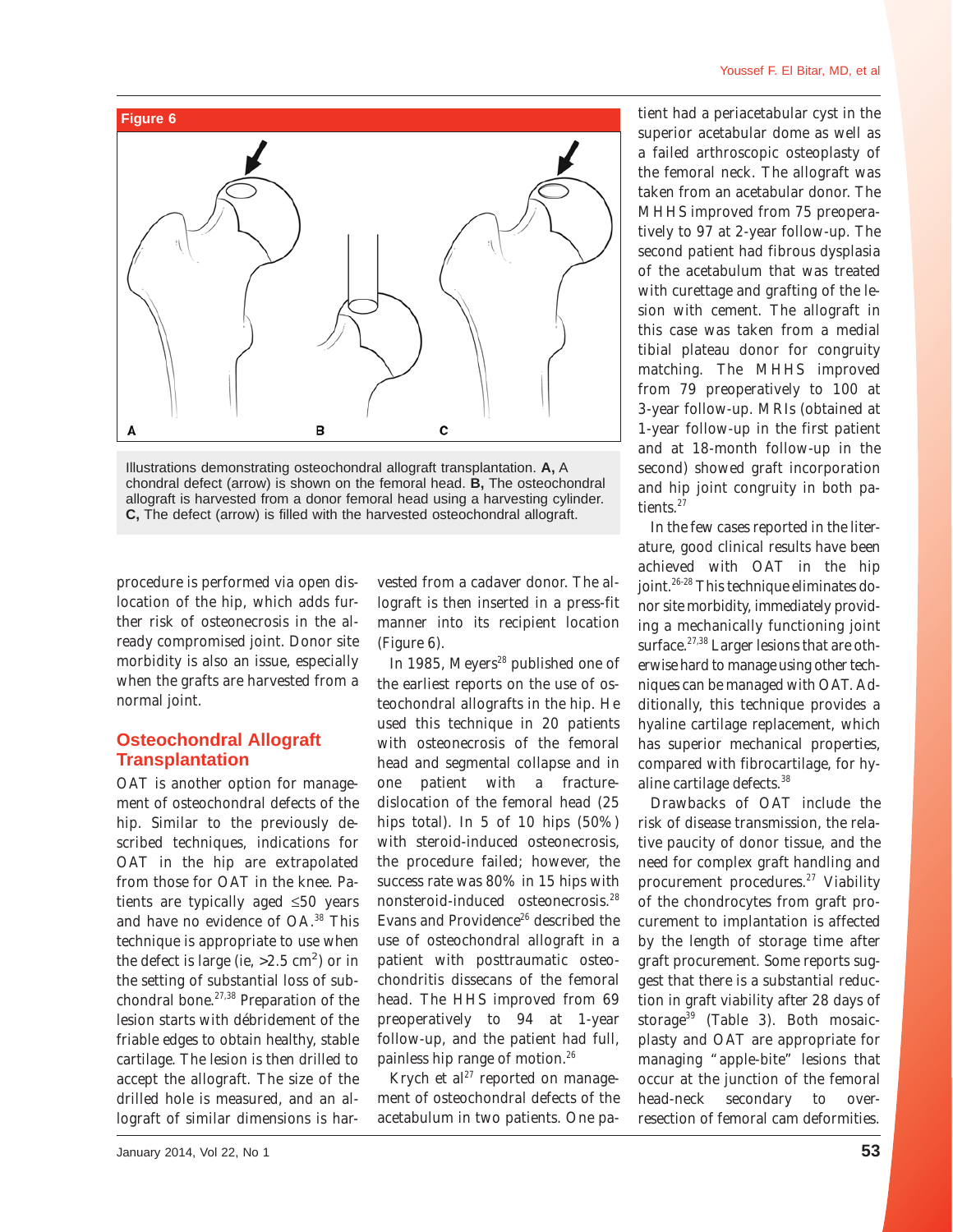#### Joint-preserving Surgical Options for Management of Chondral Injuries of the Hip



Authors' treatment algorithm for joint-preserving management of chondral injuries of the femoral head. This algorithm can be used in patients who meet the following criteria: (1) age ranging from skeletal maturity to 50 years; (2) minimal (Tönnis grade ≤1) or no sign of osteoarthritis on radiography; (3) no inflammatory arthritis; (4) one or more fullthickness defects, but no bipolar lesions; (5) a well-contained lesion; (6) ability to perform rigorous postoperative physical therapy regimen.

## **Authors' Algorithms**

We propose algorithms for the management of chondral injuries of the hip in patients who meet specific criteria for joint-preserving surgery (Figures 7 and 8). The algorithms outline a simplified approach for joint-preserving management of articular cartilage lesions of the femoral head and the acetabulum, respectively.

#### **Summary**

Preserving the hip joint in young, active patients with chondral injuries remains an important goal for the orthopaedic surgeon. The use of microfracture, ACI, articular cartilage repair, mosaicplasty, and OAT in the hip joint has been described, with relative success reported. However, the literature is limited to small case series and case reports, with no longterm studies. In addition, the available studies lack control groups, making



Authors' treatment algorithm for acetabular lesions. This algorithm can be used in patients who meet the following criteria: (1) age ranging from skeletal maturity to 50 years; (2) minimal (Tönnis grade ≤1) or no sign of osteoarthritis on radiography; (3) no inflammatory arthritis; (4) one or more full-thickness defects, but no bipolar lesions; (5) a well-contained lesion; (6) ability to perform rigorous postoperative physical therapy regimen. THA = total hip arthroplasty

comparison of different treatment modalities difficult. Therefore, further investigation of these treatment modalities as they apply to the hip is required to formulate best- treatment practices and provide appropriate recommendations for management of chondral injuries of the hip.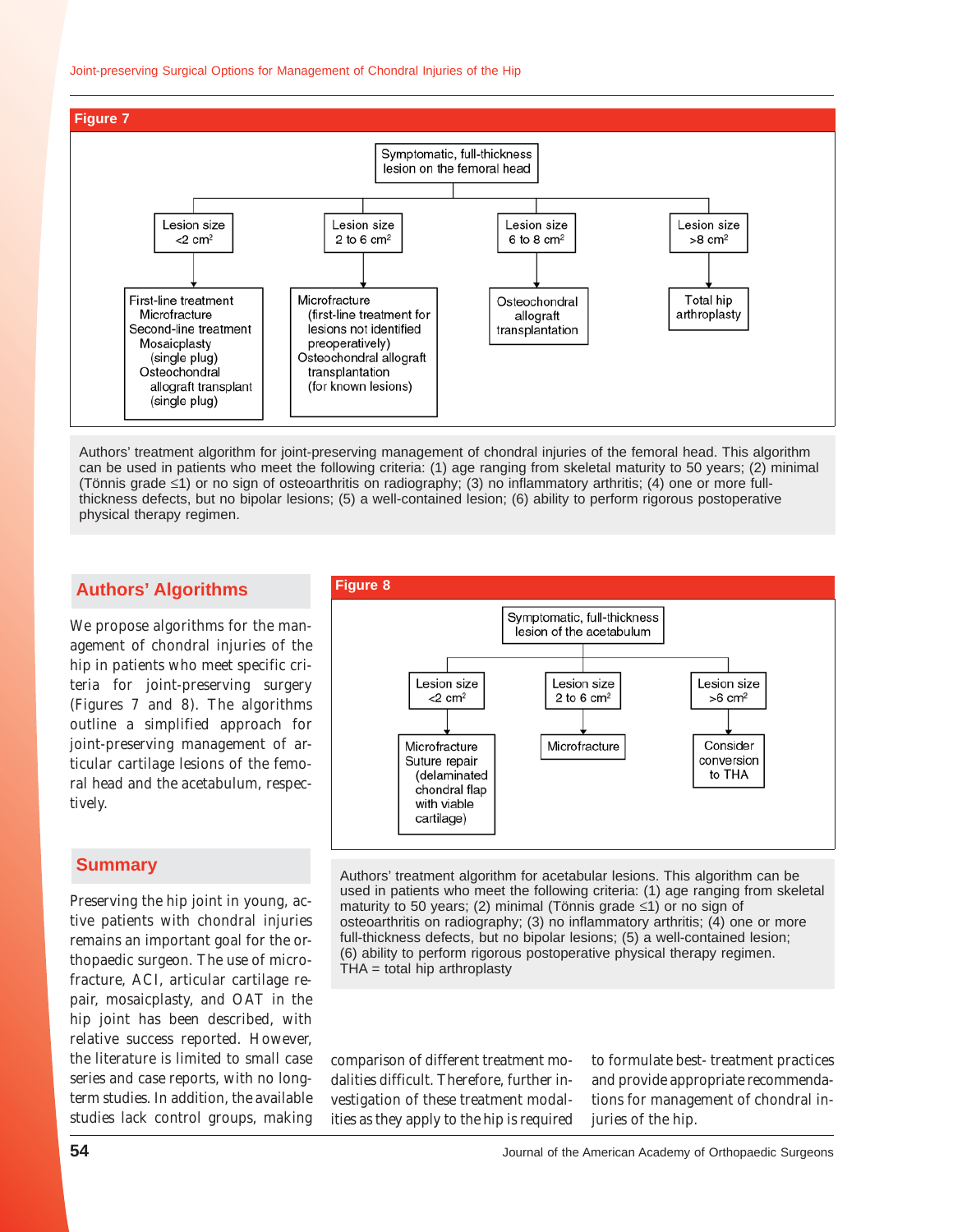#### **References**

*Evidence-based Medicine:* Levels of evidence are described in the table of contents. In this article, references 30, 33, and 35 are level I studies. References 31 and 36 are level II studies. Reference 21 is a level III study. References 3, 5-7, 11, 13-19, 23, 28, 29, 32, 37, and 38 are level IV studies. References 1, 20, 22, 24-27, and 34 are level V expert opinion.

References printed in **bold type** are those published within the past 5 years.

- 1. Sekiya JK, Martin RL, Lesniak BP: Arthroscopic repair of delaminated acetabular articular cartilage in femoroacetabular impingement. *Orthopedics* 2009;32(9):32.
- 2. McCarthy JC, Lee JA: Arthroscopic intervention in early hip disease. *Clin Orthop Relat Res* 2004;429:157-162.
- 3. Philippon MJ, Schenker ML, Briggs KK, Maxwell RB: Can microfracture produce repair tissue in acetabular chondral defects? *Arthroscopy* 2008;24(1):46-50.
- **4. Sampson TG: Arthroscopic treatment for chondral lesions of the hip.** *Clin Sports Med* **2011;30(2):331-348.**
- 5. Guanche CA, Sikka RS: Acetabular labral tears with underlying chondromalacia: A possible association with high-level running. *Arthroscopy* 2005;21(5):580-585.
- 6. Beck M, Kalhor M, Leunig M, Ganz R: Hip morphology influences the pattern of damage to the acetabular cartilage: Femoroacetabular impingement as a cause of early osteoarthritis of the hip. *J Bone Joint Surg Br* 2005;87(7):1012- 1018.
- 7. Reijman M, Hazes JM, Pols HA, Koes BW, Bierma-Zeinstra SM: Acetabular dysplasia predicts incident osteoarthritis of the hip: The Rotterdam study. *Arthritis Rheum* 2005;52(3):787-793.
- **8. Yen YM, Kocher MS: Chondral lesions of the hip: Microfracture and chondroplasty.** *Sports Med Arthrosc* **2010;18(2):83-89.**
- 9. Tönnis D, Heinecke A: Acetabular and femoral anteversion: Relationship with osteoarthritis of the hip. *J Bone Joint Surg Am* 1999;81(12):1747-1770.
- 10. Kellgren JH, Lawrence JS: Radiological assessment of osteo-arthrosis. *Ann Rheum Dis* 1957;16(4):494-502.
- 11. Beck M, Leunig M, Parvizi J, Boutier V, Wyss D, Ganz R: Anterior femoroacetabular impingement: Part II. Midterm results of surgical treatment. *Clin Orthop Relat Res* 2004;418:67-73.
- 12. Callaghan JJ, Rosenberg AG, Rubash HE: *The Adult Hip*, ed 2. Philadephia, Pennsylvania, Lippincott Williams & Wilkins, 2007.
- **13. Haviv B, Singh PJ, Takla A, O'Donnell J: Arthroscopic femoral osteochondroplasty for cam lesions with isolated acetabular chondral damage.** *J Bone Joint Surg Br* **2010;92(5):629-633.**
- 14. Byrd JW, Jones KS: Osteoarthritis caused by an inverted acetabular labrum: Radiographic diagnosis and arthroscopic treatment. *Arthroscopy* 2002;18(7):741- 747.
- 15. Philippon MJ, Briggs KK, Yen YM, Kuppersmith DA: Outcomes following hip arthroscopy for femoroacetabular impingement with associated chondrolabral dysfunction: Minimum two-year follow-up. *J Bone Joint Surg Br* 2009;91(1):16-23.
- **16. Karthikeyan S, Roberts S, Griffin D: Microfracture for acetabular chondral defects in patients with femoroacetabular impingement: Results at second-look arthroscopic surgery.** *Am J Sports Med* **2012;40(12):2725-2730.**
- 17. Byrd JW, Jones KS: Arthroscopic femoroplasty in the management of camtype femoroacetabular impingement. *Clin Orthop Relat Res* 2009;467(3):739- 746.
- **18. Stafford GH, Bunn JR, Villar RN: Arthroscopic repair of delaminated acetabular articular cartilage using fibrin adhesive: Results at one to three years.** *Hip Int* **2011;21(6):744-750.**
- **19. Tzaveas AP, Villar RN: Arthroscopic repair of acetabular chondral delamination with fibrin adhesive.** *Hip Int* **2010;20(1):115-119.**
- 20. Akimau P, Bhosale A, Harrison PE, et al: Autologous chondrocyte implantation with bone grafting for osteochondral defect due to posttraumatic osteonecrosis of the hip: A case report. *Acta Orthop* 2006;77(2):333-336.
- **21. Fontana A, Bistolfi A, Crova M, Rosso F, Massazza G: Arthroscopic treatment of hip chondral defects: Autologous chondrocyte transplantation versus simple debridement. A pilot study.** *Arthroscopy* **2012;28(3):322-329.**
- 22. Sotereanos NG, DeMeo PJ, Hughes TB, Bargiotas K, Wohlrab D: Autogenous osteochondral transfer in the femoral head after osteonecrosis. *Orthopedics* 2008;31(2):177.
- **23. Girard J, Roumazeille T, Sakr M, Migaud H: Osteochondral mosaicplasty**

**of the femoral head.** *Hip Int* **2011;21(5): 542-548.**

- 24. Hart R, Janecek M, Visna P, Bucek P, Kocis J: Mosaicplasty for the treatment of femoral head defect after incorrect resorbable screw insertion. *Arthroscopy* 2003;19(10):E1-E5.
- **25. Nam D, Shindle MK, Buly RL, Kelly BT, Lorich DG: Traumatic osteochondral injury of the femoral head treated by mosaicplasty: A report of two cases.** *HSS J* **2010;6(2):228-234.**
- **26. Evans KN, Providence BC: Case report: Fresh-stored osteochondral allograft for treatment of osteochondritis dissecans the femoral head.** *Clin Orthop Relat Res* **2010;468(2):613-618.**
- **27. Krych AJ, Lorich DG, Kelly BT: Treatment of focal osteochondral defects of the acetabulum with osteochondral allograft transplantation.** *Orthopedics* **2011;34(7):e307-e311.**
- 28. Meyers MH: Resurfacing of the femoral head with fresh osteochondral allografts: Long-term results. *Clin Orthop Relat Res* 1985;197:111-114.
- 29. Steadman JR, Briggs KK, Rodrigo JJ, Kocher MS, Gill TJ, Rodkey WG: Outcomes of microfracture for traumatic chondral defects of the knee: Average 11-year follow-up. *Arthroscopy* 2003; 19(5):477-484.
- **30. Gudas R, Gudaite A, Pocius A, et al: Ten-year follow-up of a prospective, randomized clinical study of mosaic osteochondral autologous transplantation versus microfracture for the treatment of osteochondral defects in the knee joint of athletes.** *Am J Sports Med* **2012;40(11):2499-2508.**
- 31. Knutsen G, Drogset JO, Engebretsen L, et al: A randomized trial comparing autologous chondrocyte implantation with microfracture: Findings at five years. *J Bone Joint Surg Am* 2007; 89(10):2105-2112.
- **32. Horisberger M, Brunner A, Herzog RF: Arthroscopic treatment of femoral acetabular impingement in patients with preoperative generalized degenerative changes.** *Arthroscopy* **2010;26(5):623- 629.**
- 33. Gooding CR, Bartlett W, Bentley G, Skinner JA, Carrington R, Flanagan A: A prospective, randomised study comparing two techniques of autologous chondrocyte implantation for osteochondral defects in the knee: Periosteum covered versus type I/III collagen covered. *Knee* 2006;13(3):203- 210.
- 34. Marcacci M, Zaffagnini S, Kon E, Visani A, Iacono F, Loreti I: Arthroscopic autologous chondrocyte transplantation: Technical note. *Knee Surg Sports*